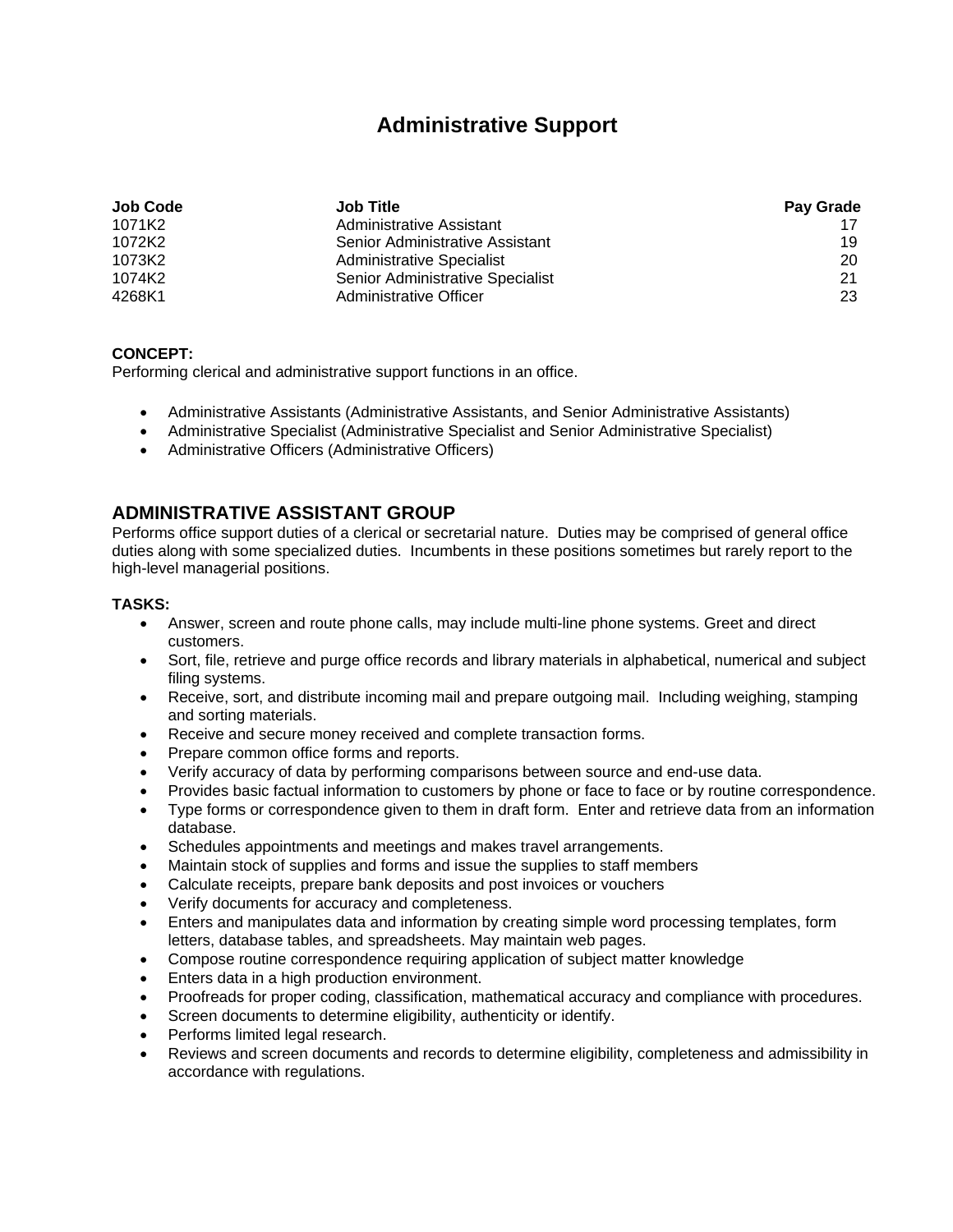**Administrative Assistant:** Work is structured and the steps to complete a process is usually straightforward and routine. Work usually involves typing or keyboarding. Some of the duties at this level include: answering and routing calls, opening and sorting mail, verifying data for accuracy and completeness, proofreading for proper coding, preparing and entering data and information from source documents, rough draft or general instructions into routine forms, correspondence, or statistical reports, maintaining stock and supplies, calculating receipts and preparing bank deposits.

**Minimum Requirements:** Six months of experience in general office, clerical or administrative support work. Education may be substituted for experience as determined relevant by the agency.

**Senior Administrative Assistant:** Work involves a variety of complex office support duties of a clerical or secretarial nature that requires some thought process. Usually involves several steps to complete analysis of data to identify facts and to complete the required action. Decisions are made based upon well-defined rules, regulations, methods and procedures with very little deviation although they may have limited interpretation when applying procedural guidelines. Some of the duties at this level include: providing basic, factual information to customers, proofing and finalizing correspondence and reports, compiling and entering data and retrieving data from records from an informational database, processing applications for licensing requirements, recording time and leave entries and basic bookkeeping duties.

**Minimum Requirements:** One year of experience in general office, clerical and administrative support work. Education may be substituted for experience as determined relevant by the agency.

# **ADMINISTRATIVE SPECIALISTS GROUP**

This class differs from the Administrative Assistant category in that this level has more complex responsibilities because of the depth of knowledge that these positions must possess for analysis, judgment and interpretation that is needed to perform the duties. The Administrative Specialist category may have specialization or knowledge in a specific subject matter.

#### **TASKS:**

- Provides high level administrative support by composing office correspondence or reports, proofs and edits any correspondence. Prepares documents requiring use of advanced software features that includes integration of spreadsheets, macros, queries, charts, graphics, tables and multiple databases.
- Plan, coordinate and arrange meetings with multiple agencies, or individuals. Makes travel and lodging arrangements.
- Design and assist with newsletters, publications, and reports for distribution to public officials and/or general public.
- Create presentations; prepare and publish documents for web sites and maintain existing web site pages. Uses internet for researching information
- Provide input to the design of databases and retrieval of data in order to generate reports from databases. May also implement modifications, run systems tests and enter the most complex sets of data.
- Researches and evaluates special projects involving independently collection and compiling information from a variety of sources, analyzing the results and preparing final recommendations to an administrator.
- Participates in interviewing, selecting, coordinating and evaluating employees.
- Researches routine legal assignments; prepares evidence as requested by attorneys.
- Reviews purchases orders, vouchers, bills and forms to approve merchandise and/or reimbursements or to make payment for goods and services
- Coordinate maintenance of office equipment.
- Oversees the stock of office supplies, equipment and forms. Orders and purchases supplies and equipment. Handles inventory for the office
- Perform basic bookkeeping duties as preparing billings and vouchers, classifying and recording transactions, identifying and resolving discrepancies, reconciling numbers and preparing transaction reports.
- Prepares personnel transactions and maintains records of personnel actions.
- Develop or establishes records, filing or registration system for internal systems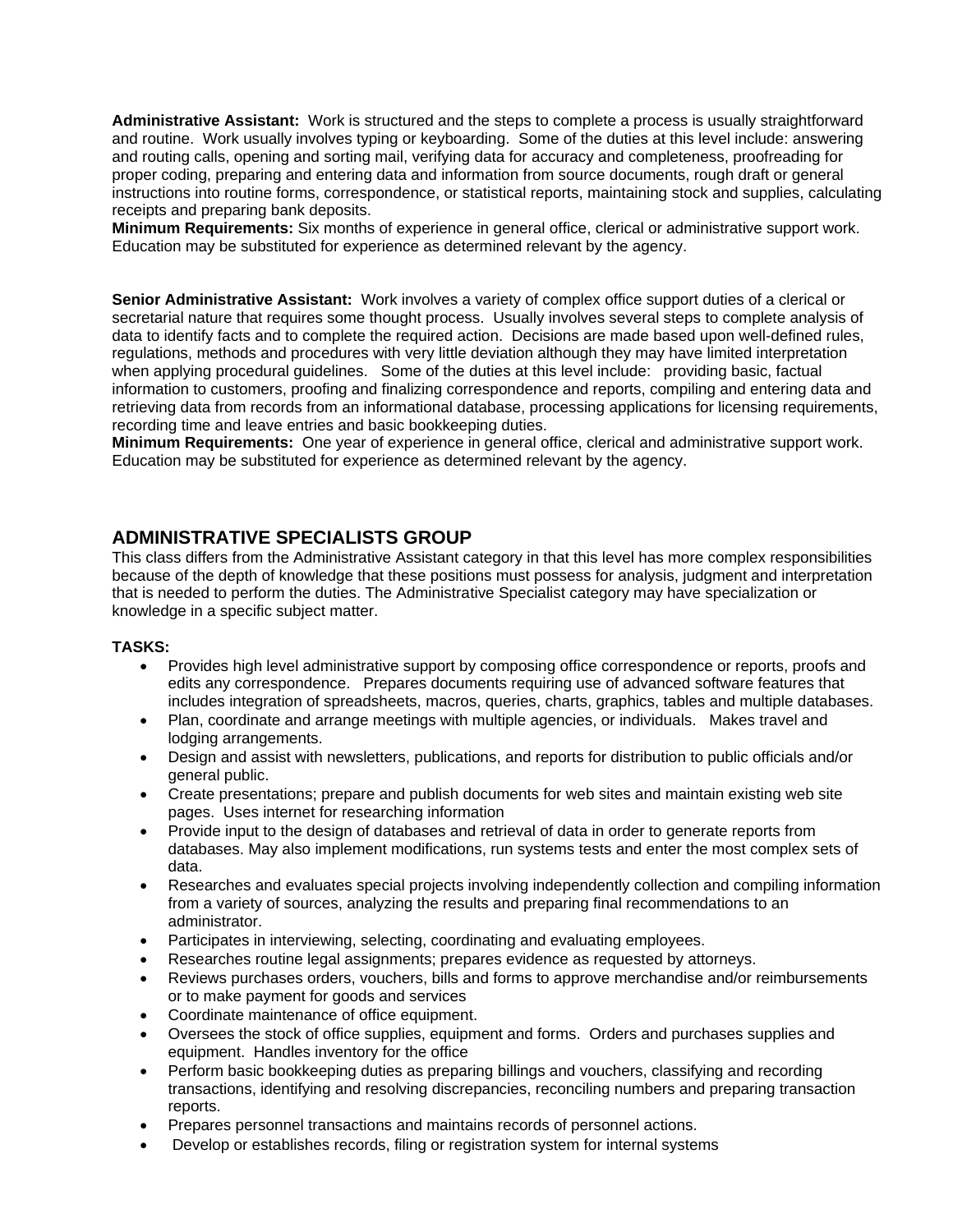- Coordinate unique projects and special events which includes setting up conference rooms, securing resources and training materials.
- Involves application of knowledge regarding rules, regulations, policies and procedures to carry out complex administrative office support duties. May analyze data from multiple sources to identify facts and take required action.
- Provide lead work guidance to coworkers in the work unit.
- Compose and prepare correspondence of a sensitive nature.

**Administrative Specialist:** Work involves completing several steps and processes and analyzing multiple sources of data to identify facts and take required actions. Work is normally performed under general supervision. The duties and tasks can vary greatly on a day to day basis with decisions having a higher degree of impact than Senior Administrative Assistants. Some of the duties at this level include: Communicating verbally or in writing to the public on a specific process or procedure, designing or creating newsletters, publications or reports for distribution to public officials or the general public. Preparing visual presentations, researching information to be used in reports, creating or designing documents using advanced software using charts, graphics, and tables and develop or manage a project or program that has a major impact on functions within the organization and requires extensive research and development.

**Minimum Requirements**: Two years of experience in general office, clerical and administrative support work. Education may be substituted for experience as determined relevant by the agency.

**Senior Administrative Specialist:** Involves more complexity and accountability than the Administrative Specialist. Sometimes this level may have specialization in program areas and has more authority for making decisions without prior approval for the design and implementation of administrative operations to accomplish the work unit's responsibility. Some of the duties at this level include: assisting with gathering budget and accounting data for budget development, administrative responsibility for several major programs requiring specific technical knowledge, assisting with the selection process to fill office support positions, assign work activities to other support staff and provide input to performance evaluations, perform research, prepare analysis and make initial evaluations and recommendation for improvement to administrative procedures, and develop and prepare meeting agendas for managers, boards, commission and committee members. **Minimum Requirements:** Three years of experience in general office, clerical and administrative support work. Education may be substituted for experience as determined relevant by the agency.

### **ADMINISTRATIVE OFFICER**

Highest level of administrative office support.

#### **TASKS:**

- Performs a variety of office administrative tasks independently in relieving an administrative superior of important details.
- Relay and explain policy or programs decisions to general public, other agencies, public officials.
- Investigates user complaints that are not of a routine nature.
- Compose correspondence and draft press releases, reports and articles for publication.
- Assists with the input in the budget development process. Gather and analyze historical budget data, determine revenue/expenditure trends and prepare initial budget projects based on data analysis.
- Prepare accounting functions such as preparing statements and reports, researching and resolving discrepancies, maintain ledgers and journals, reconcile statements with transactions and record. Performs office management duties; oversees the maintenance of personnel and fiscal records. Manages grant proposals and submissions. Prepares financial reports, reviews purchases, vouchers and other financial documents. Interprets statutes, regulations, policies and procedures and communicates the interpretation to the general public and high level officials, such as judges, attorneys and law enforcement personnel.
- Reviews and recommends technological and procedural changes to ensure compliance with policy and improve work processes.
- Advises other department heads and executes administrative policies at the direction of the executive.